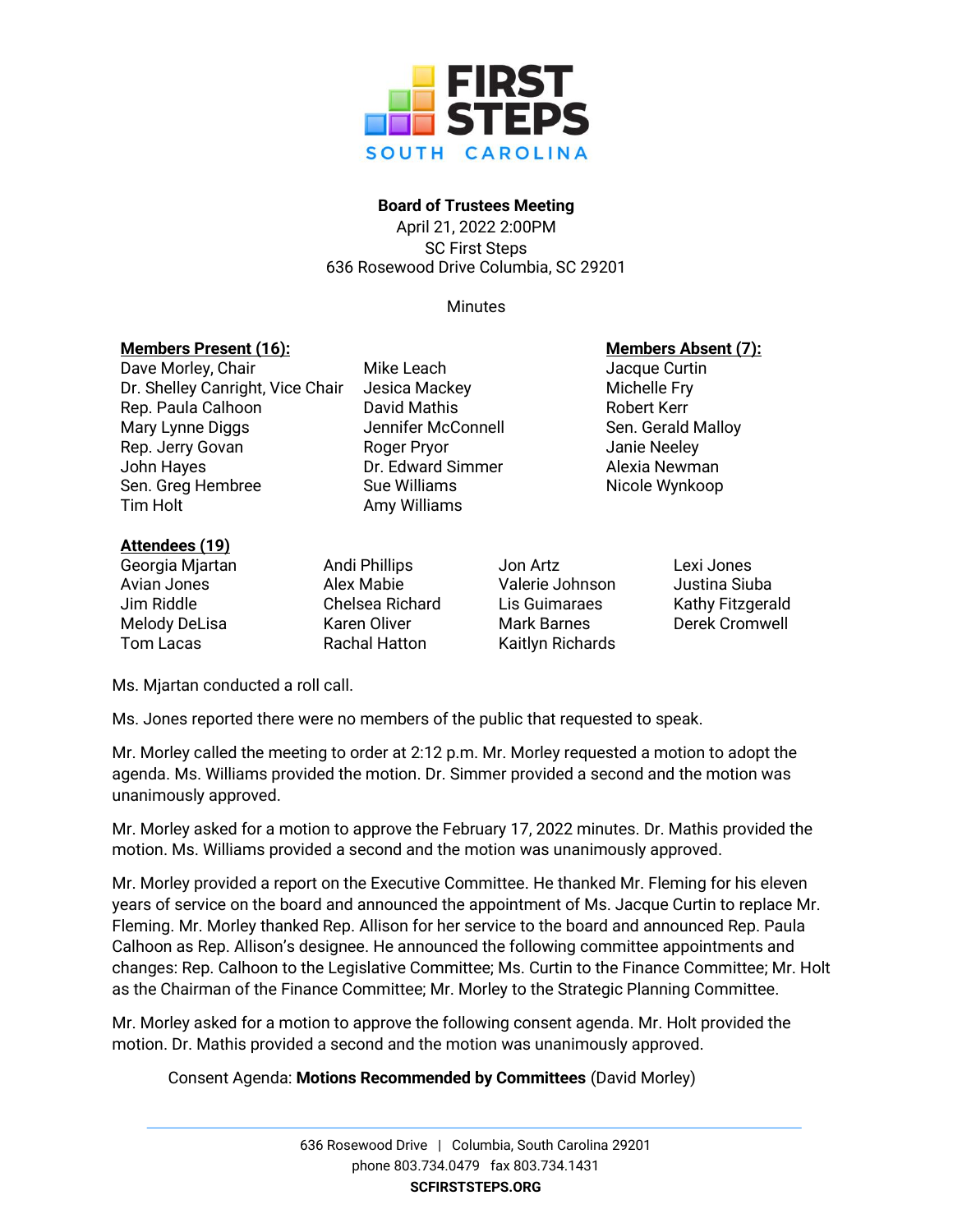

- a. **Motion:** Noting that the intent of the Board is to maintain the goals that were originally established in the First Steps 2020-2025 strategic plan, requesting a motion to authorize staff to convert overarching measure of success two from a proportion of First Steps children served by high intensity programs to a proportion of eligible children statewide served by First Steps' high intensity programs. (Strategic Planning and Evaluation Committee recommends)
- b. **Motion:** To approve the addition of Attachment and Biobehavioral Catch-up (ABC) and Language Environment Analysis (Lena Start) as evidenced-based and high intensity strategies to be included in the South Carolina First Steps list of approved evidence-based programs. (Program and Grants Committee recommends)
- c. **Motion:** To approve the addition of standards for the evidence-based programs Attachment and Biobehavioral Catch-Up (ABC), Healthy Steps, and Language Environment Analysis (Lena Start) to the Grant year 22 Partnership Program and Operational Guidelines. (Program and Grants Committee recommends)
- d. **Motion:** To approve the update of standards for the evidence-based programs Nurturing Parent, and Positive Parenting Program (Triple P0 Level 4 to the Grant Year 23 Partnership Program and Operational Guidelines). (Program and Grants Committee recommends)

Ms. Mjartan shared the plan to have a representative from the field present at board meetings for the remainder of the fiscal year as a part of the First Steps is Here campaign. She introduced Melody DeLisa, the Lead Parent Educator at Charleston County First Steps. Ms. DeLisa shared her personal experience as a recipient of parent educating services and the positive outcomes she has seen in her community as a parent educator.

Andi Phillips, Founder and Managing Partner and Alex Mabie, Investment Analyst of Maycomb Capital presented on ways and opportunities to increase the organization's funding to expand its reach and programs across the state.

Dr. Williams reported on the Strategic Planning and Evaluation Committee and shared the plan to organize the research around the Birth through Five Plan and to evaluate childcare scholarships for the next prevalent program evaluation due in November 2023. Dr. Williams asked for a motion to evaluate Child Care Scholarships in FY23-24 (Due November 1, 2023) for the next prevalent program evaluation. Mr. Leach provided the motion. Rep. Calhoon provided the second and the motion was unanimously approved.

Ms. McConnell reported on the Local Partnerships Programs and Grants Committee. She shared the committees approval of Attachment and Biobehavioral Catch-up (ABC) and Language Environment Analysis (Lena Start) and its standards, and the update of standards for the evidence-based programs Nurturing Parent and Positive Parenting Program.

Mr. Holt reported on the Finance and Administration Committee. He reported that 97% of the funds given to the organization are put to use. Mr. Holt asked for a motion to approve the 2020 Form 990 submission. Dr. Mathis provided the motion. Sen. Hembree provided the second and the motion was unanimously approved. He shared that the methods used to complete the allocation model for 2022- 2023 were impacted by pandemic and posed significant implications to the partnerships. Mr. Holt